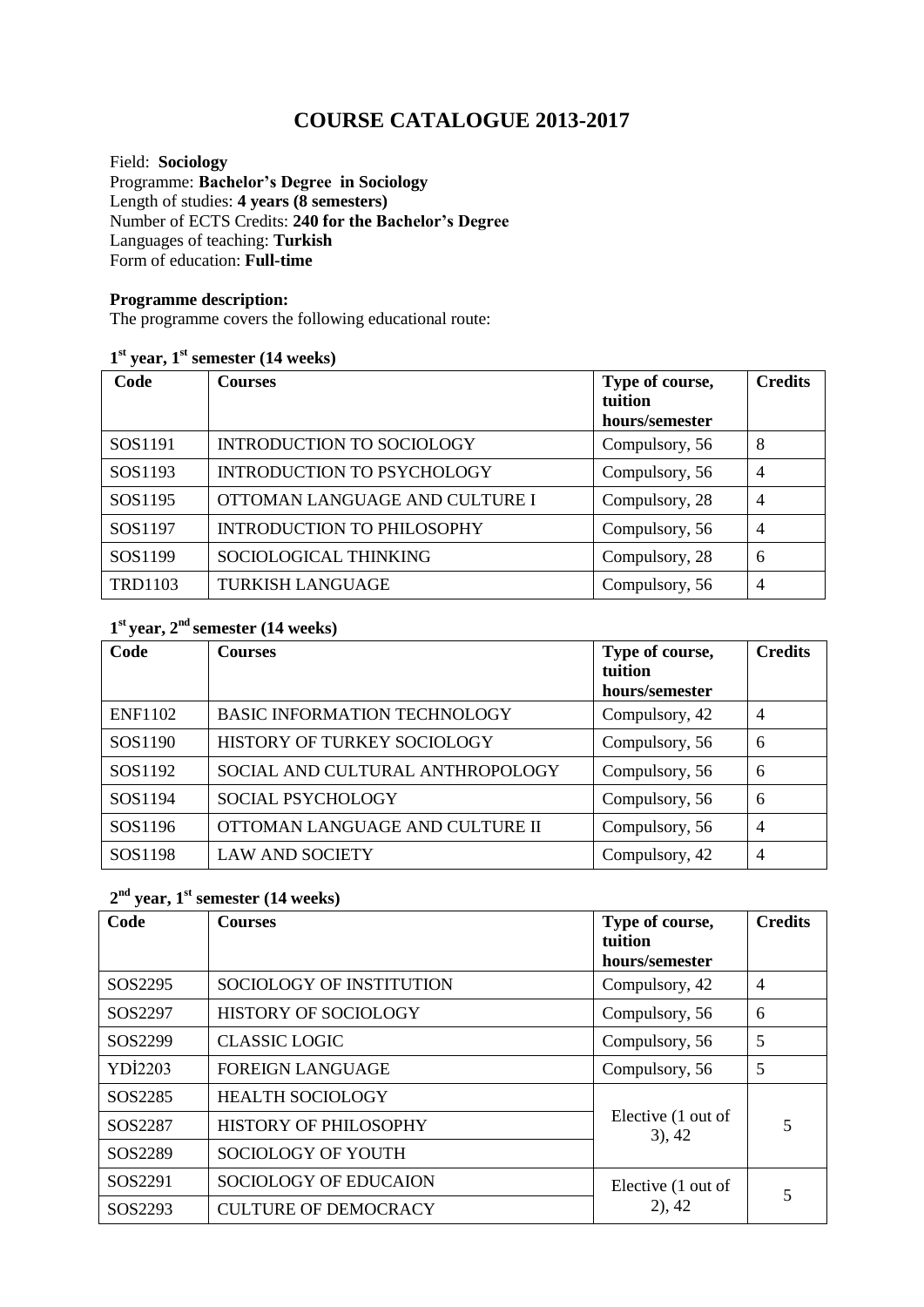**2 nd year, 2 nd semester (14 weeks)**

| Code    | <b>Courses</b>                                    | Type of course,<br>tuition<br>hours/semester | <b>Credits</b> |
|---------|---------------------------------------------------|----------------------------------------------|----------------|
| SOS2292 | THE METHODS OF SOCIAL SCIENCES                    | Compulsory, 56                               | 5              |
| SOS2294 | <b>SOCIOLOGY OF POLITICS</b>                      | Compulsory, 56                               | 5              |
| SOS2296 | <b>MODERN LOGIC</b>                               | Compulsory, 56                               | 5              |
| SOS2298 | THEORIES OF CLASSICAL SOCIOLOGY                   | Compulsory, 56                               | 5              |
| SOS2282 | <b>SOCIOLOGY OF CULTURE</b>                       | Elective (1 out of<br>$3)$ , 42              | 5              |
| SOS2284 | SOCIOLOGY OF CINEMA                               |                                              |                |
| SOS2286 | SOCIOLOGY OF ART                                  |                                              |                |
| SOS2288 | HISTORICAL SOCIOLOGY                              | Elective (1 out of<br>$2)$ , 42              | 5              |
| SOS2290 | MEDIEVAL ISLAMIC AND WESTERN<br><b>PHILOSOPHY</b> |                                              |                |

## **3 rd year, 1 st semester (14 weeks)**

| Code    | <b>Courses</b>                                                    | Type of course,<br>tuition       | <b>Credits</b> |
|---------|-------------------------------------------------------------------|----------------------------------|----------------|
|         |                                                                   | hours/semester                   |                |
| AIT3301 | PRINC.OF ATATÜRK AND HISTORY OF<br><b>TURKISH REVOLUTION</b>      | Compulsory, 56                   | $\overline{4}$ |
| SOS3393 | <b>PSYCHOLOGY OF EVOLUTION</b>                                    | Compulsory, 56                   | 5              |
| SOS3395 | <b>QUALITATIVE AND QUANTITATIVE</b><br><b>RESEARCH TECHNIQUES</b> | Compulsory, 56                   | 6              |
| SOS3397 | <b>FAMILY SOCIOLOGY</b>                                           | Compulsory, 56                   | 5              |
| SOS3399 | THEORIES OF CONTEMPORARY SOCIOLOGY                                | Compulsory, 56                   | 5              |
| SOS3383 | <b>SOCIAL WORK PRACTICE</b>                                       |                                  |                |
| SOS3385 | <b>COMMUNICATION AND PUBLIC RELATIONS</b>                         | Elective (1 out of<br>$(5)$ , 42 | $\overline{5}$ |
| SOS3387 | <b>MEDIA AND SOCIETY</b>                                          |                                  |                |
| SOS3389 | SOCIOLOGY OF IDENTITY                                             |                                  |                |
| SOS3391 | <b>SOCIOLOGY OF VALUES</b>                                        |                                  |                |

## **3 rd year, 2 nd semester (14 weeks)**

| Code    | <b>Courses</b>                                         | Type of course,<br>tuition<br>hours/semester | <b>Credits</b> |
|---------|--------------------------------------------------------|----------------------------------------------|----------------|
| SOS3394 | URBAN SOCIOLOGY AND SOCIOLOGY OF<br><b>IMMIGRATION</b> | Compulsory, 70                               | 7              |
| SOS3396 | INDIVIDUAL AND COMMUNITY<br><b>PSYCHOLOGY</b>          | Compulsory, 56                               | 7              |
| SOS3398 | <b>SOCIOLOGY OF RELIGION</b>                           | Compulsory, 70                               | 7              |
| SOS3388 | <b>MODERN TIMES PHILOSOPHY</b>                         | Elective (1 out of<br>$3)$ , 56              | 5              |
| SOS3384 | ZAZA LANGUAGE AND CULTURE                              |                                              |                |
| SOS3392 | <b>SOCIOLOGY OF LITERATURE</b>                         |                                              |                |
| SOS3386 | KURDISH LANGUAGE AND CULTURE                           | Elective (1 out of<br>2), 56                 | $\overline{4}$ |
| SOS3390 | HUMAN RIGHTS AND CIVIL SOCIETY                         |                                              |                |